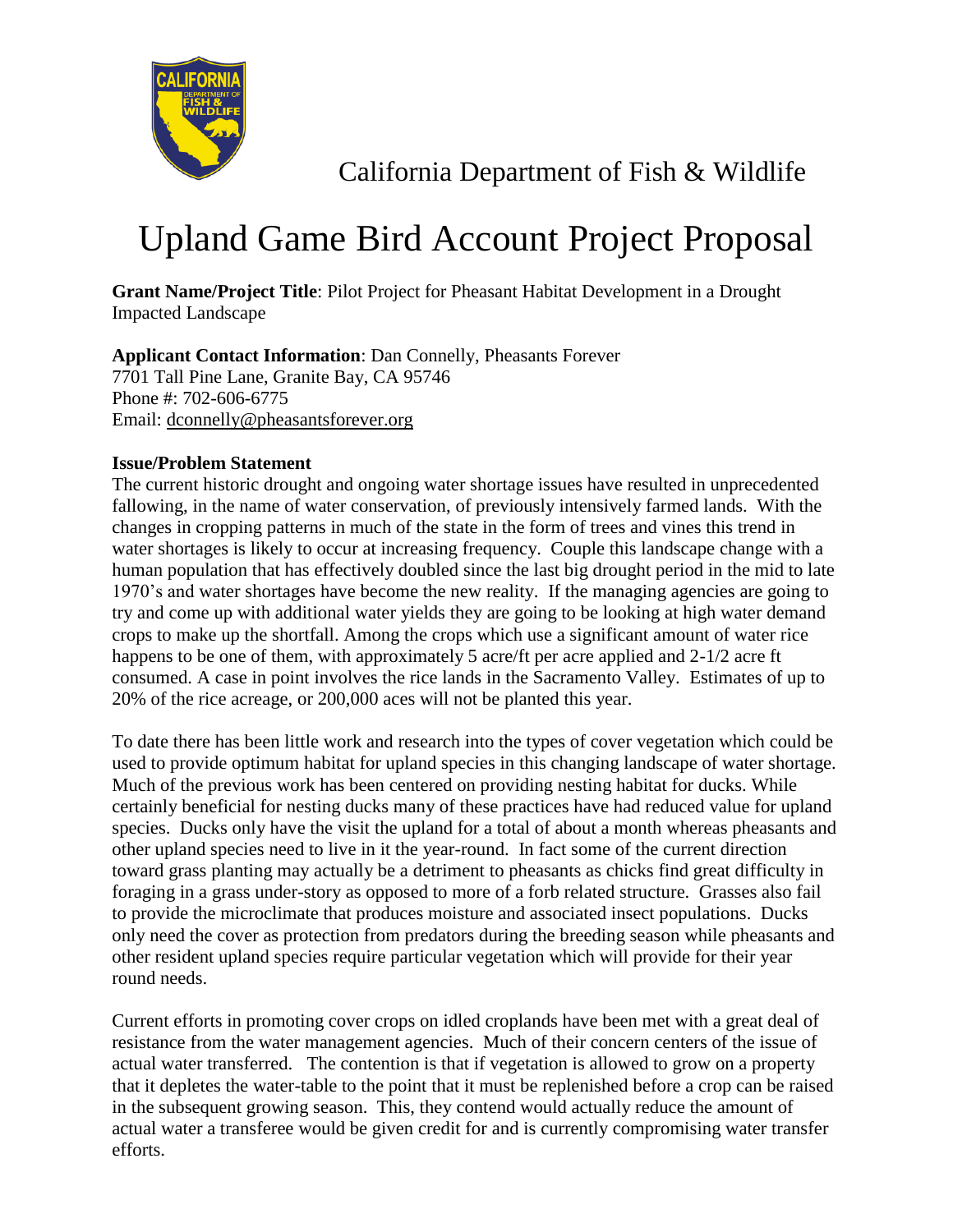## **Project Description**

The Project proposes to establish a sixty-six acre demonstration site to test the viability of certain plant species as well as the wildlife response to that vegetation over a three year period. Property plantings will be utilizing Pollinator mixes of forbs, with some limited grasses, in various combinations to simulate the various season scenarios which might be experienced under various water transfer or idling programs. Planting at both the micro and macro level will be made to test both the viability of the individual varieties as well as trying to determine how well the individual species can compete amongst each other and volunteer vegetation. It is envisioned that high school students from Colusa High School will assist in the small plot seeding and maintenance. Hedgerow Farms, one of the pre-eminent suppliers of native plants, are donating the seed as well as overseeing the initial planting of the vegetation as well as assisting in evaluation of the levels of success in establishing suitable vegetation.

The site selected is a retired Conservation Reserve Program property northwest of Colusa approximately 3 miles. The property has had several modifications to it that enhance its value as a wildlife property while retaining enough of the agricultural character to serve as a viable test site. Approximately \$7,000 was spent in improvements to the property through NRCS funding to place several swales and ephemeral ponds. The site also has access to well water which provides additional opportunities for management options during the experimental trials. While most of the vegetation will utilize natural rainfall for germination, some irrigation may be helpful in establishing the sites to help initially reduce the existing seed bank. Every effort will be made at both the small seed plot level and large field experiment to have the ability to apply this on a much larger scale across the landscape outside of the test area.

The three planting scenarios, and concurrent plant response that are to be evaluated include a fall planting in November through the following November. This schedule is to replicate an annual planned retirement. The second planting will include an April planting, then being disked up in November, this is to replicated more of an unplanned or emergency retirement. Lastly, a November planting to remain in the same vegetative state for three years and then coming out in November of the third year. The final option is to explore the idea of more permanent cover establishment which would maximize the potential benefits of vegetation establishment.

Species to be planted include: *Acmispon americanus* (Spanish clover), *Madia elegans densifolia* (common madia), *Aster subulatus* (slender aster), *Lasthenia glabrata* (Goldfield), *Phacelia tanacetifolia* (Lacy phacelia), *Hemizonia* (spikeweeds), *Festuca microstachys* (three week fescue), *Helianthus bolanderi* (Bolander's sunflower), *Calandrinia ciliaqta* (Red maids), *Eschscholzia californica* (California poppy), *Grindelia camporum* (gum plant), *Oenothere elata hirsutissima* (Hooker's evening primrose), *Phacelia californica* (rock phacelia), *Symphotrichum* (Aster*) chilense* (chilensis) California/Pacific aster, Artemisa douglasiana (mugwort), Acmispon americanus (Spanish clover), Asclepias fasicularis (narrow leaf milkweed), Asclepias speciosa (showy milkweed), Clarka unguiculata (elegant clarkia), Elemus trachycaulus (slender wheatgrass) and Elymus triticoides (creeping wildrye).

In addition, two soil moisture probes will be installed in the test area to monitor soil moisture at one foot levels down to five feet. These probes will send data to a remote location every 15 minutes to document the effect which the vegetations is having on water in the soil profile.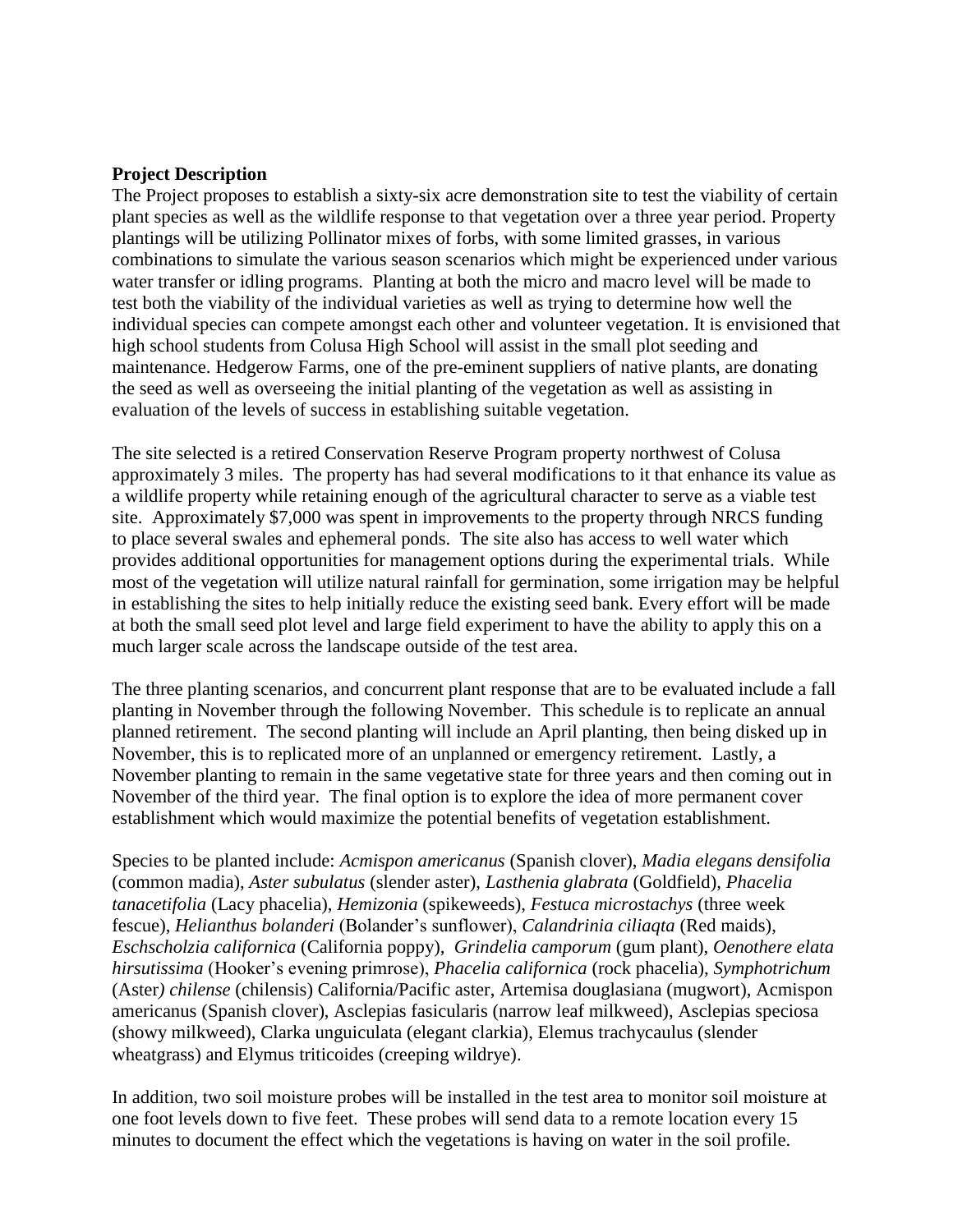Wildlife and insect counts will be made to properly evaluate the effect which the vegetations is having on the fauna on the test area. Counts will include but not limited to: crow counts, brood counts and flushing counts for pheasants. Flushing counts for duck nesting. Sweep-net counts for insects and general monthly observation counts for other wildlife at timed intervals.

## **Expected Benefits**

If there is a positive benefit from the current water shortage it will come in the form of additional un-flooded upland habitat in the rice growing region. Previously much of the land was flooded to help with straw decomposition. In order to take full advantage of this circumstance it will be necessary to develop a vegetative cover program that is both acceptable and beneficial to the agricultural community, while at the same time providing high quality habitat for pheasants and other wildlife. The proposed project will provide some very real baseline data on plant types that will be suitable for wide scale application on idle lands. With the ongoing water issues and the need to meet upcoming emission standards through carbon sequestration standards it would not be unreasonable to expect in excess of 50,000 acres could be enrolled in a suitable and wildlife friendly cover crop. It was during the last "set-aside" program during the 1980's when a similar amount of acreage was idled under the then existing Federal Farm Bill. During this time there appeared to be pheasants everywhere in the Sacramento Valley. It would be expected that virtually all of this land would be hunted by someone, certainly as much as half, or 25,000 acres, could be subject to public hunting.

Additional associated benefits with providing a suitable cover crop include significant positive public messaging and resource base data for increasing beneficial insects, flood control and air quality would also be expected to improve from the moonscape which tends to be the norm during past land retirement programs.

An annual report will be completed each year at the end of the calendar year documenting vegetative response, soil moisture and wildlife response to date. A final report is to be completed at the end of the fiscal year in the third year summarizing all of the data.

| <b>Itemized Budget</b>    |                                                                                       |          |          |                   |
|---------------------------|---------------------------------------------------------------------------------------|----------|----------|-------------------|
|                           |                                                                                       | Year one | Year Two | <b>Year Three</b> |
| Land Rental \$100/acre    |                                                                                       | \$6,600  | \$6,600  | \$6,600           |
| <b>Land Preparation</b>   |                                                                                       |          |          |                   |
|                           | Small Plots-2 acres @\$264/acre                                                       | \$174    |          |                   |
|                           | Includes 1 burn @\$2/acre, at least two disking @\$40/acre and an herbicide treatment |          |          |                   |
| @\$45/acre                |                                                                                       |          |          |                   |
|                           | Large Field-62 acres $\omega$ $\frac{\omega \cdot 22}{\omega \cdot 22}$ acre \$1,364  |          |          |                   |
|                           | Includes one burn@\$2/acre and one disking@\$20acre                                   |          |          |                   |
| Seeding                   |                                                                                       |          |          |                   |
| Small plots $1-1/2$ acres |                                                                                       |          |          |                   |
| Seed                      | \$675/acre                                                                            | \$2,027  |          |                   |
|                           | Planting \$32/acre                                                                    | \$48     |          |                   |
|                           | Herbacide \$45/acre                                                                   | \$68     |          |                   |
|                           | Irrigations @50/acre                                                                  |          |          |                   |
| Large field- 62 acres     |                                                                                       |          |          |                   |

Seed \$200/acre \$12,400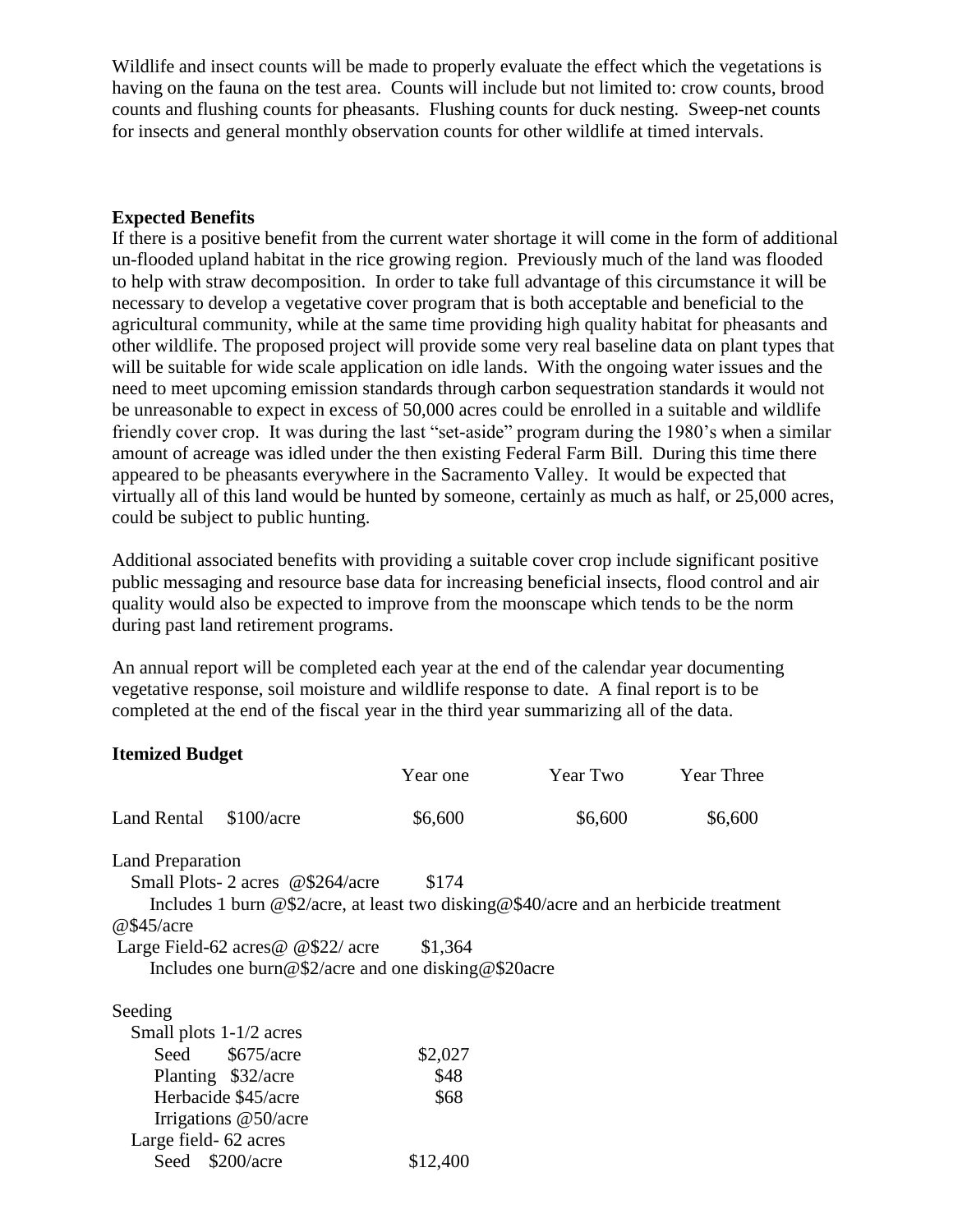| Seed Performance monitoring<br>\$75/hour-20 hours | \$1,500  | \$1,500  | \$1,500  |
|---------------------------------------------------|----------|----------|----------|
| Soil Moisture Measurement                         |          |          |          |
| Apparatus 2 @\$3,000 each                         | \$6,000  |          |          |
| Reporting                                         | \$1,400  | \$1,400  | \$1,400  |
| Wildlife Monitoring and reporting                 |          |          |          |
| \$40/hour-96 hours                                | \$3,840  | \$3,840  | \$3,840  |
| Overhead $@12\%$                                  | \$4,474  | \$1,600  | \$1,600  |
| <b>Total Project Cost</b>                         | \$41,755 | \$14,940 | \$14,940 |

Planting/Drilling @\$30 acre \$1,860

This project is to proceed from a period of funding availability, i.e. executed contract for 12 months. As anticipated, January 1, 2015 to December 31, 2015. FY 2014. The project as proposed will be for a period of three years ending in December 31,2017

California Department of Fish and Wildlife Region and location of proposed project:

Regions 4, 5 and 6

| <b>Non-Governmental Organization and other Agency Contributions</b> |                        |  |  |  |
|---------------------------------------------------------------------|------------------------|--|--|--|
| Organization/Agency Name                                            |                        |  |  |  |
| <b>Pheasants Forever</b>                                            | \$3,840 in-kind        |  |  |  |
|                                                                     | wildlife monitoring    |  |  |  |
|                                                                     | 96 hours at \$40/hr    |  |  |  |
|                                                                     |                        |  |  |  |
| <b>Hedgerow Farms</b>                                               | \$2,027 seed varieties |  |  |  |
|                                                                     | for small plots        |  |  |  |
| Victoria Farms                                                      | \$600 land             |  |  |  |
|                                                                     | rental                 |  |  |  |
| Total                                                               | \$6,467                |  |  |  |

| <b>Total Project Funding</b>                               |          |  |  |  |
|------------------------------------------------------------|----------|--|--|--|
| Item of Expense (salary & wages, equipment, supplies, etc) | Amount   |  |  |  |
| <b>Total Requested Funding</b>                             | \$35,288 |  |  |  |
| <b>Total Matching Funds</b>                                | \$6,467  |  |  |  |
|                                                            |          |  |  |  |
|                                                            |          |  |  |  |
|                                                            |          |  |  |  |
|                                                            |          |  |  |  |
|                                                            |          |  |  |  |
|                                                            |          |  |  |  |